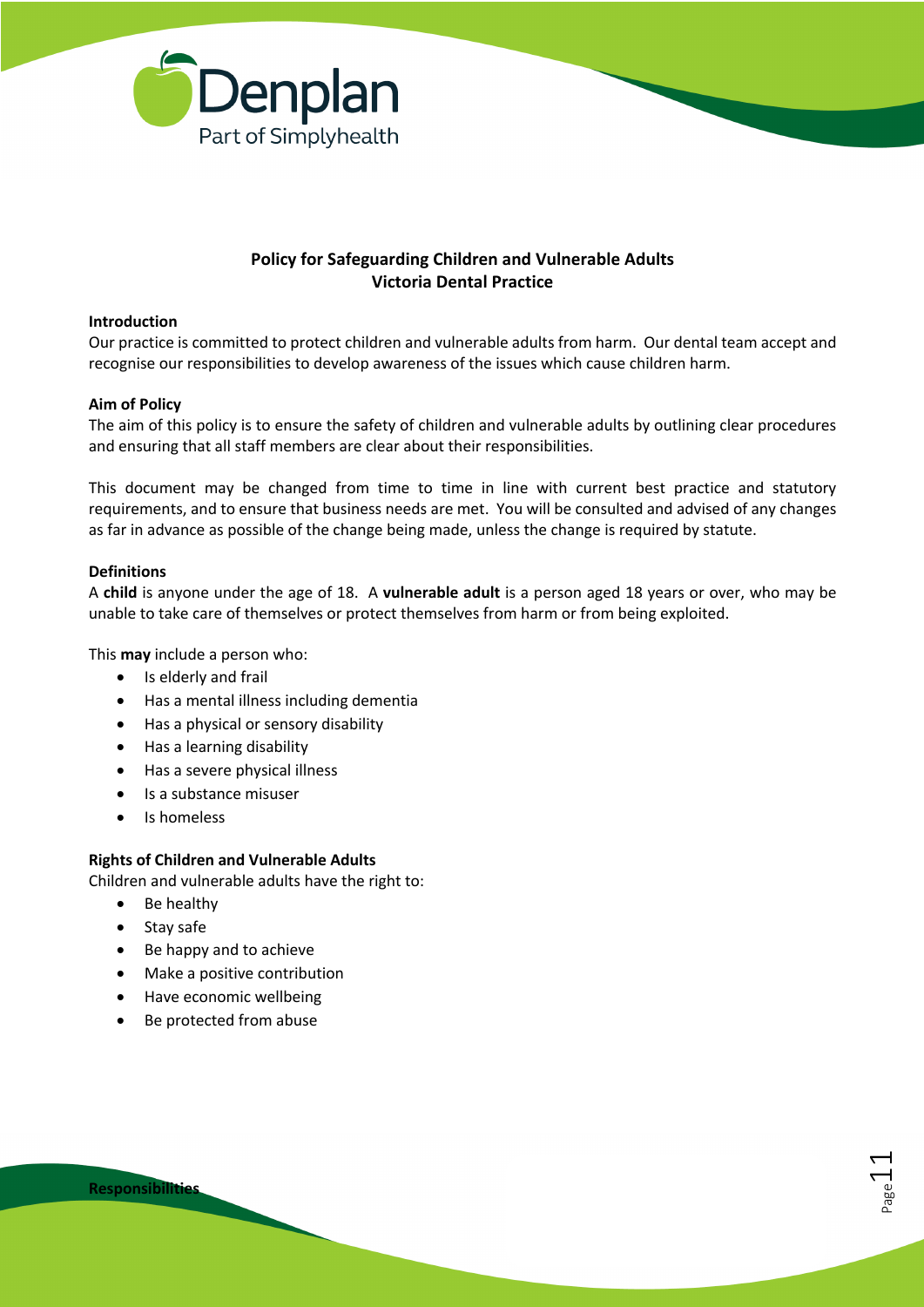

All members of society have a responsibility to protect children and vulnerable adults. All members of staff have a responsibility to be aware of this policy and to report any suspicions that they might have concerning adult abuse. They are not responsible for diagnosing abuse but have an obligation to share any concerns.

## **Recruitment and Training**

Victoria Dental Practice will ensure that all staff whose roles include working with children and vulnerable adults are carefully selected, screened, trained and supervised. This will include obtaining *Disclosure and Barring checks in England and Wales, Access NI checks in Northern Ireland and PVG checks in Scotland (delete as appropriate).*

All members of the team are expected to carry out CPD in Safeguarding, Data Protection, Confidentiality and Mental Capacity, in line with guidelines.

**Other Policies** relevant to safeguarding include…[*please add, delete, amend as appropriate]*

- Confidentiality Policy
- Consent Policy
- Equality Policy
- Adverse Incidents
- Recruitment Policy
- Whistleblowing policy
- Dealing with allegations against people who work with children and vulnerable adults

## **Identifying Abuse**

The characteristics of abuse can take many forms and cause victims to suffer pain, fear and distress reaching well beyond the time of the actual incident(s). Victims may be too afraid or embarrassed to raise any complaint. They may be reluctant to discuss their concerns with other people or unsure who to trust or approach with their worries.

There may be some situations where victims are unaware that they are being abused or have difficulty in communicating this information to others.

## **What is abuse?**

Abuse is a violation of an individual's human and civil rights by any other person or persons. It can take a number of forms:

- **Physical abuse** e.g. hitting, pushing, shaking, inappropriate restraint, force-feeding, forcible administration of medication, neglect or abandonment
- **Domestic abuse**
- **Female Genital Mutilation**
- **Sexual abuse** e.g. involvement in any sexual activity against his/her will, exposure to pornography, voyeurism and exhibitionism
- **Sexual exploitation**

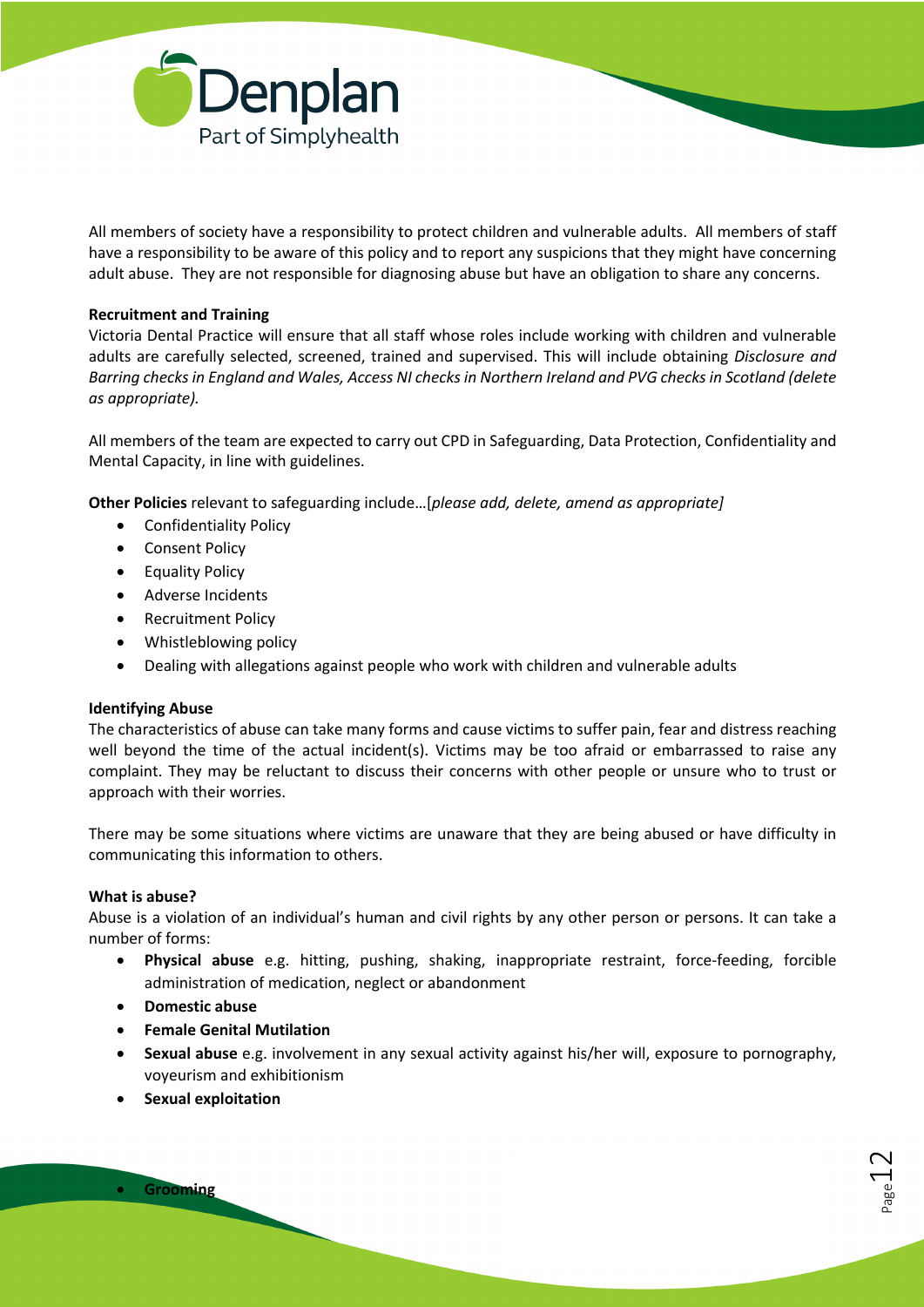

- **Emotional/psychological abuse** e.g. intimidation or humiliation
- **Financial abuse** e.g. theft or exerting improper pressure to sign over money from pensions or savings, etc.
- **Neglect or acts of omission** e.g. being left in wet or soiled clothing, or malnutrition
- **Discriminatory abuse** e.g. racial, sexual or religious harassment
- **Personal exploitation** involves denying an individual his/her rights or forcing him/her to perform tasks that are against his/her will
- **Trafficking –** facilitation of travel with a view to exploitation and **Modern Slavery**  holding a person in a position of slavery, servitude, or forced compulsory labour.
- **Violation of rights** e.g. preventing an individual speaking his/her thoughts and opinions
- **Institutional abuse** e.g. failure to provide a choice of meals or failure to ensure privacy or dignity
- **Bullying and cyberbullying**
- **Online abuse**
- **Non-recent abuse**

Abuse or neglect may be suspected as a result of:

- A direct allegation made by the individual, parent or other person
- Signs and symptoms suggestive of abuse or neglect
- Observations of behaviour and interactions with parents/carers
- Failure to be brought to appointments

## **Record Keeping**

Good record keeping is essential in order to identify possible abuse. All accidents and injuries should be recorded in the patient's record in a way that helps to identify unusual patterns.

At Victoria Dental Practice we have implemented "Was Not Brought" and use the flow chart available from the BDA (see below) to follow up all missed appointments.

• https://bda.org/dentists/advice/Documents/Flowchart.doc?Web=1

## **Reporting Procedures**

All those making a complaint, allegation, or expression of concern, whether staff, service users, carers or members of the public should be reassured that:

- They will be taken seriously
- Their comments will usually be treated confidentially but their concerns may be shared if they or others are at significant risk
- If they are service users, they will be given immediate protection from the risk of reprisals or intimidation
- If staff, they will be given support and afforded protection

If an allegation is made to a member of staff or there is a suspicion of abuse then the member of staff should discuss this with *Safeguarding Lead*s – Jayne Coe, Rachel Ellison, or Helen Holguin.

Page13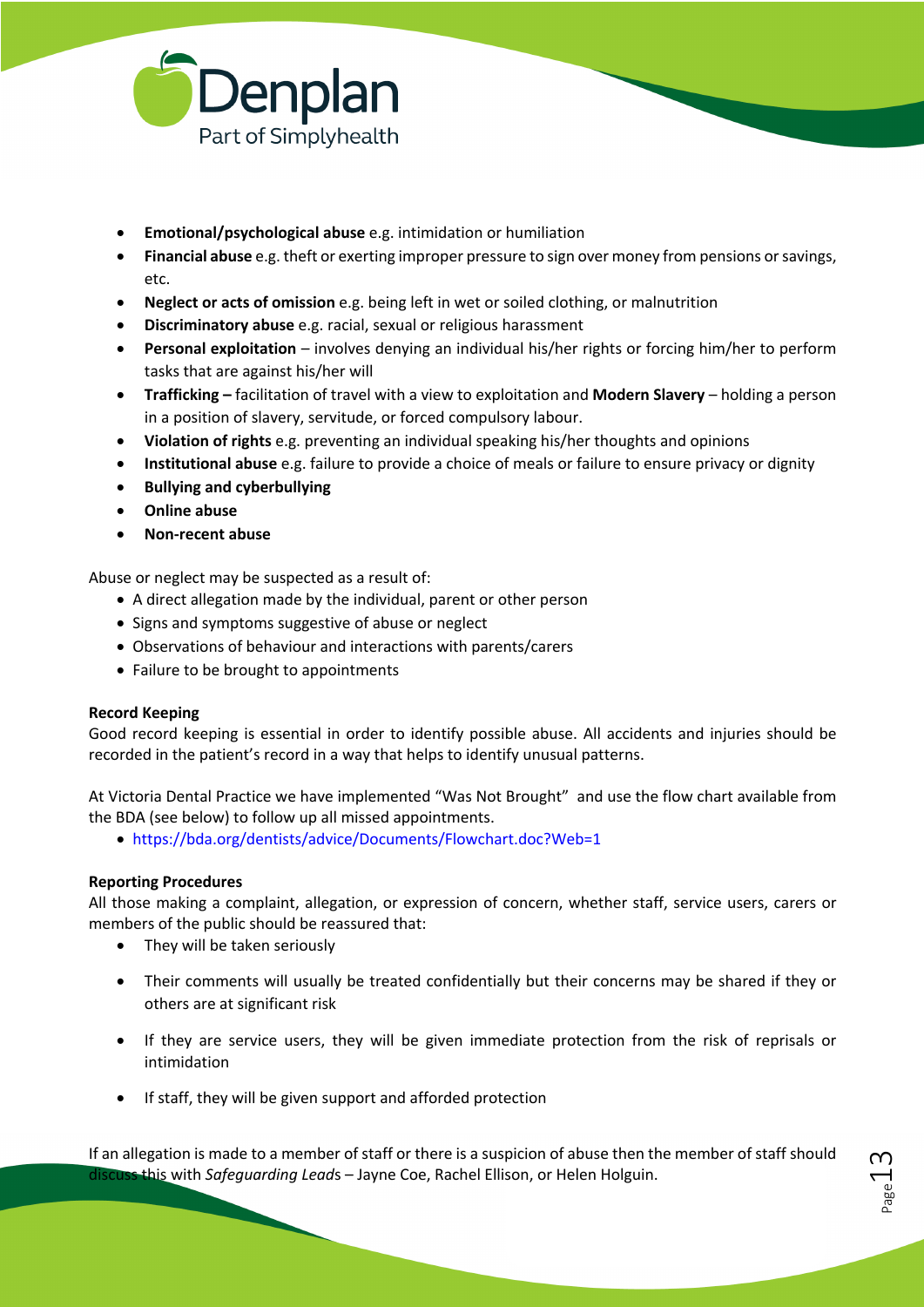

*.*

If you all remain concerned (*Safeguarding Lead*) you can seek informal advice from the local social services.

It should be noted that if an adult discloses that they have had FGM, their daughters are at risk and you should seek advice from local social services.

If the decision is made to refer then Helen Holguin will make a written record of the allegation or suspicion of abuse and contact the **Darlington Adult Safeguarding Team.**

- Contact number for referral is 0845 8505010 Weekdays 9am-5pm
- Out of Hours contact number for referral is as above.
- Or email www.durhamiscb.gov.uk
- Modern Slavery Helpline is 08000 121 700
- Some areas have an online reporting form. If so, insert a link here email as above

If the person is injured or in immediate physical danger, then the Police and other appropriate emergency services should be contacted on **999.**

The non-urgent contact telephone number for the Police is 0345 606 0365.

If a staff member has been told about the allegation of abuse in confidence, they should attempt to gain the consent of the person to make a referral to another agency. However, the gaining of the consent is not essential for information to be passed on.

Consideration needs to be given to:

- The scale of the abuse
- The risk of harm to others
- The capacity of the victim to understand the issues of abuse and consent

If there is any doubt about whether to report an issue to the Safeguarding Team, then it should be reported.